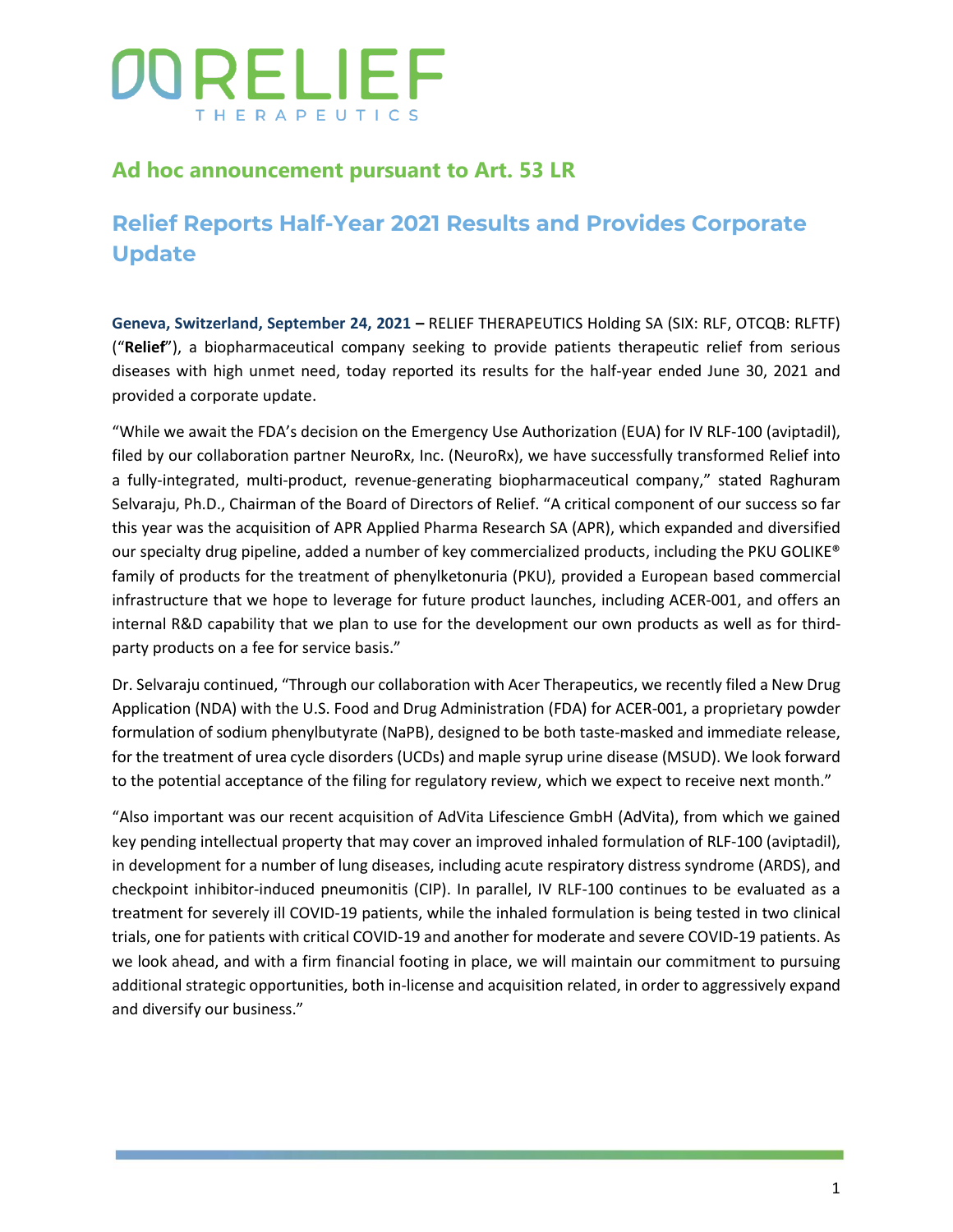## **Ad hoc announcement pursuant to Art. 53 LR**

### **Clinical Development Highlights:**

### **RLF-100 (aviptadil), IV**

- In March 2021, Relief's collaboration partner, NeuroRx, Inc. (NeuroRx) announced top-line 60-day results for the phase 2b/3 trial of RLF-100™ for the treatment of patients with critical COVID-19 respiratory failure. These findings formed the basis for NeuroRx's Emergency Use Authorization (EUA) application to the U.S. Food and Drug Administration (FDA).
- In April 2021, NeuroRx announced that RLF-100 had been selected for inclusion in TESICO (Therapeutics for Severely Ill Inpatients with COVID-19), an international, phase 3, multicenter clinical trial being sponsored by the U.S. National Institutes of Health (NIH).
- In June 2021, NRx Pharmaceuticals Inc. (NRx), the parent company of NeuroRx, announced that NeuroRx had submitted its EUA application to the FDA for the use of RLF-100 in the treatment of critically ill COVID-19 in patients with respiratory failure. NeuroRx also reported that it plans to submit a New Drug Application (NDA) to the FDA.
- In June 2021, NRx announced additional positive results from the RLF-100 U.S. Expanded Access Protocol (EAP). These EAP data were then submitted to the FDA and were characterized by NRx as "real world" evidence in support of the findings from the phase 2b/3 trial.
- In July 2021, NRx reported that it identified a statistically significant effect of RLF-100 in preventing the sharp rise in cytokines, commonly associated with mortality in patients with COVID-19. The data was collected as part of the ongoing U.S. phase 2b/3 trial and NeuroRx reported that it had submitted these findings to the FDA as a supplement to the pending EUA application.
- In July 2021, NRx announced the successful validation of the commercial formulation of RLF-100 for IV use, allowing for high volume manufacture, with an anticipated one year or greater stability, under appropriate storage conditions.
- In July 2021, NRx announced that the Nation of Georgia's Prime Minister and Minister of Health had issued an EUA for RLF-100.
- In August 2021, NRx provided a safety update on RLF-100 which is being tested in the ACTIV-3 Critical Care phase 3 study sponsored by the NIH, designed to evaluate RLF-100 and remdesivir in critical COVID-19 patients, as a monotherapy and in combination against placebo. They reported that the study's Data Safety Monitoring Board found no new safety concerns in the trial and recommended continued enrollment.
- In August 2021, NRx reported a new analysis showing that patients with acute respiratory failure due to Critical COVID-19 who were treated with aviptadil demonstrated improvement in blood oxygen, indicative of improved lung function, within a day of starting treatment. NRx noted that this analysis appears to support its plan to submit an application for Breakthrough Therapy Designation to the FDA and that, if granted, could confer Priority Review to the aviptadil NDA, when submitted.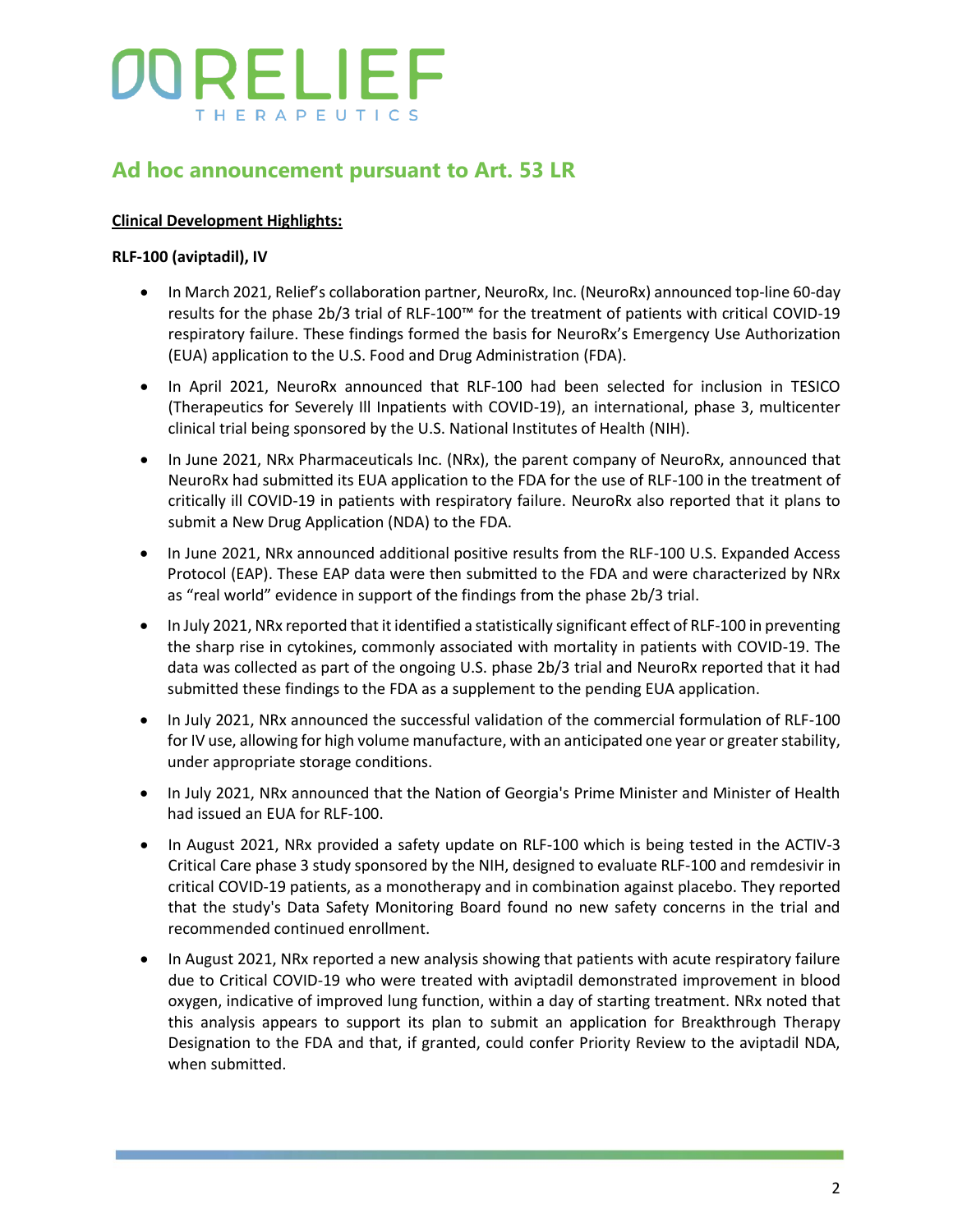## **Ad hoc announcement pursuant to Art. 53 LR**

### **RLF-100 (aviptadil), Inhaled**

- In January 2021, a clinical trial participation agreement for the inclusion of an inhaled formulation of RLF-100 into the I-SPY COVID-19 clinical trial was signed between NeuroRx and Quantum Leap Healthcare Collaborative™ (Quantum Leap) of San Francisco.
- In January 2021, Relief and the former shareholders of AdVita signed a binding term sheet for Relief to acquire all shares of AdVita, giving Relief access to all of AdVita's assets including further pending IP rights that may cover RLF-100 inhaled formulation specifications for its potential application in the treatment of lung diseases such as ARDS, pulmonary sarcoidosis and CIP.
- In April 2021, Relief and AdVita announced the initiation of an investigator-sponsored, randomized, double-blind, placebo-controlled phase 2 trial evaluating the inhaled formulation of RLF-100 for the prevention of COVID-19-related ARDS.
- In July 2021, NeuroRx and Quantum Leap began treating patients with inhaled RLF-100 in the I-SPY COVID-19 Trial (NCT04488081), a phase 2 adaptive platform trial aimed at improving treatment for severely and critically ill COVID-19 patients.
- In July 2021, Relief and the former shareholders of AdVita closed a definitive agreement for Relief to acquire all shares of AdVita, under which Relief paid the AdVita shareholders EUR 25 million in Relief common shares.
- In August 2021, Relief received Orphan Drug Designation (ODD) from the FDA for inhaled RLF-100, for the treatment of sarcoidosis, adding to existing ODD designations for APR-OD031 for phenylketonuria (PKU) and APR-TD011 for epidermolysis bullosa (EB).
- In September 2021, AdVita received regulatory clearance to commence a phase 2 clinical trial in Germany to evaluate inhaled aviptadil for the treatment of sarcoidosis.

#### **ACER-001**

- In March 2021, Relief signed a Collaboration and License Agreement with Acer Therapeutics, Inc. (Acer) for the worldwide development and commercialization of ACER-001 for the treatment of Urea Cycle Disorders (UCDs) and Maple Syrup Urine Disease.
- In May 2021, Acer announced the outcome of its Type B pre-NDA meeting with the FDA for ACER-001, for the treatment of UCDs. Based on the FDA's feedback, both Relief and Acer noted that the proposed data package would likely be sufficient to support a Q3 2021 NDA submission under the Section 505(b)(2) regulatory pathway.
- Subsequently, in August 2021, Relief and Acer announced the submission of the NDA to the FDA for ACER-001 for UCDs. Relief anticipates submitting a Marketing Authorization Application for approval of ACER-001 for UCDs in the European Union before the end of 2021. Pending a positive decision by regulators, management believes that ACER-001 could be launched in both the U.S. and Europe during 2022.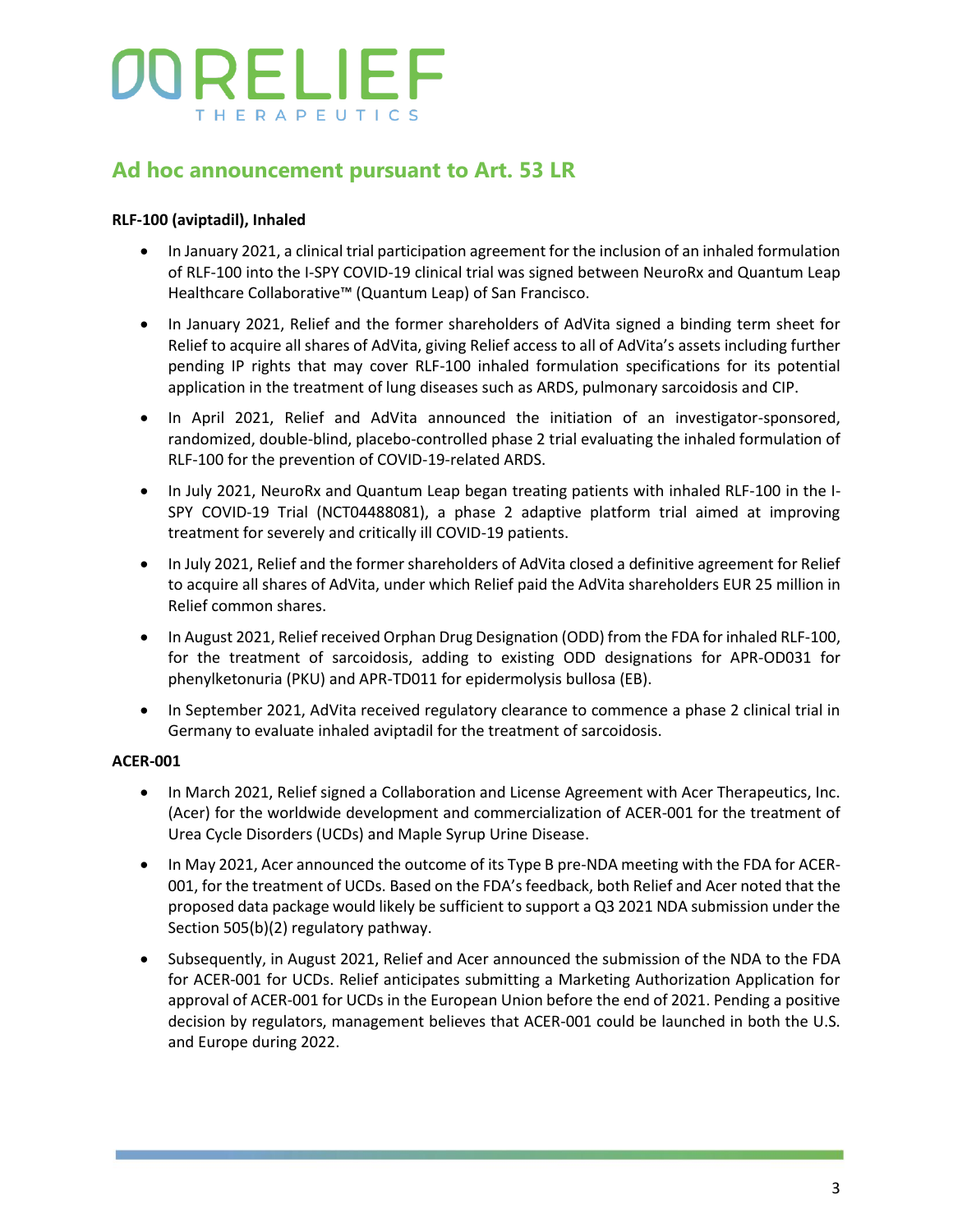## **Ad hoc announcement pursuant to Art. 53 LR**

### **APR Applied Pharma Research SA**

- In May 2021, Relief and the former shareholders of APR signed a binding term sheet for Relief to acquire all of the outstanding shares of APR, a privately held Swiss pharmaceutical company with over 25 years' experience in identifying, developing and commercializing known molecules engineered with drug delivery systems in niche and rase diseases on a global basis. The transaction closed in June 2021.
- In May 2021, APR initiated a pivotal clinical trial with its novel nasal spray, Sentinox, a Class III medical device, in patients with mild COVID-19.
- In September 2021, APR expanded its PKU GOLIKE® product line with the launch, in Germany and Italy, of PKU GOLIKE® KRUNCH, giving patients a convenient chewable tablet for on-the-go dietary management of phenylketonuria, a rare, recessive metabolic genetic disorder affecting approximately 350,000 people, globally. Management hopes to announce its plans to market PKU GOLIKE® in the U.S. before year end 2021.

#### **Management and Board Additions**

- As part of the acquisition of APR, Paolo Galfetti, Chief Executive Officer of APR, has also assumed the position of President, Relief Europe, with overall responsibility for Relief's activities in the EU and UK.
- The Board of Directors was expanded with the appointment of Patrice Jean, Ph.D., joining Raghuram (Ram) Selvaraju, MBA, Ph.D. (Relief's Chairman of the Board), Tom Plitz, Ph.D. and Paolo Galfetti to round out Relief's relevant life sciences Board level expertise.
- Taneli Jouhikainen, M.D. was appointed to the newly created position of Chief Operating Officer.

#### **Financial Highlights for the Six Months Ended June 30, 2021**

- The operating loss amounted to CHF 14.5 million with operating expenses of CHF 15.4 million and a one-time gain of CHF 0.9 million following a third-party debt write-off.
- The period is marked by a significant growth in operating and administrative expenses. Service expenses of CHF 8.3 million (HY2020: CHF 2.9 million) were mainly driven by development activities for RLF-100 and ACER-001. Personnel expenses increased to CHF 3.4 million (HY2020: CHF 0.2 million) as the conduct and oversight of development and administrative projects required additional skilled professionals. Legal and administrative services reached CHF 3.2 million (HY2020: CHF 0.4 million), reflecting the company's need of legal and professional services in relation to its business activities, including the acquisition of APR and AdVita.
- Cash used in operating activities has ramped up to CHF 17.7 million from CHF 3.2 million over the same period last year.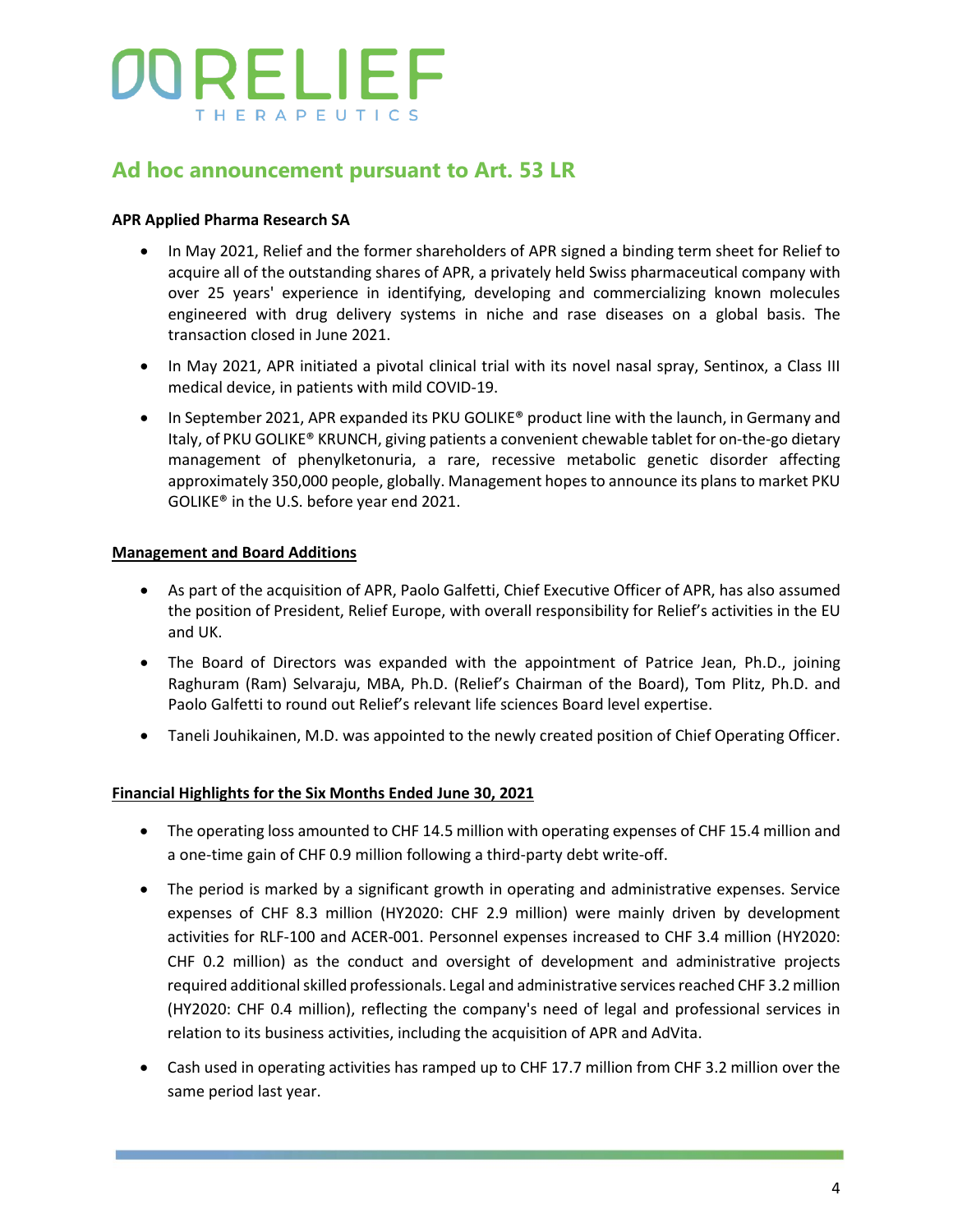## **Ad hoc announcement pursuant to Art. 53 LR**

- Net loss for the period was CHF 14.7 million (HY2020: CHF 8.3 million profit)
- Relief acquired APR in exchange for CHF 21.5 million in cash and CHF 45 million in Relief shares. The sellers are also entitled to receive contingent milestone payments of up to CHF 35 million in a combination of cash and Relief shares upon completion of pre-agreed milestones. APR was consolidated in the balance sheet of the group on June 30, 2021, and will contribute to the group's income statement in the second semester 2021.

Jack Weinstein, Chief Financial Officer and Treasurer of Relief noted: "Relief remains well funded and, based on current programs, we believe we have sufficient reserves to support multiple clinical programs through key value inflection points. Since the beginning of the year to June 30, we bolstered our balance sheet with CHF 30 million in equity financings. We have also been able to take advantage of the flexibility provided by our additional share listing, giving the company, as of September 24, an available cash position of CHF 40 million."

### **Post Reporting Period**

- On July 26, 2021, Relief announced that it had entered into a definitive agreement with two U.S. institutional investors to purchase in a private placement an aggregate of 71,428,572 shares of Relief common stock at a purchase price of CHF 0.21 per share, raising aggregate gross proceeds of CHF 15 million.
- On July 27, 2021, the company issued and listed an additional 1 billion common shares. Relief used a total of 413,956,419 shares comprising 135,741,063, 206,786,784 and 71,428,572 shares, respectively, to meet its obligations to the AdVita sellers, the APR sellers and the provision of shares for the CHF 15 million private placement. The remaining shares can be used to support Relief's current and future business development activities, and to provide additional working capital.
- On July 27, 2021, Relief acquired AdVita in exchange of EUR 25 million in Relief shares and possible future contingent payments of EUR 20 million payable in cash.

Further details are available in Relief's Half Year 2021 Report, which is available for download at <https://relieftherapeutics.com/investor-relations>

###

#### **ABOUT RELIEF**

Relief focuses primarily on clinical-stage programs based on molecules with a history of clinical testing and use in human patients or a strong scientific rationale. Relief's lead drug candidate, RLF-100<sup>™</sup> (aviptadil), a synthetic form of Vasoactive Intestinal Peptide (VIP), is in late-stage clinical testing in the U.S. for the treatment of respiratory deficiency due to COVID-19. As part of its pipeline diversification strategy,